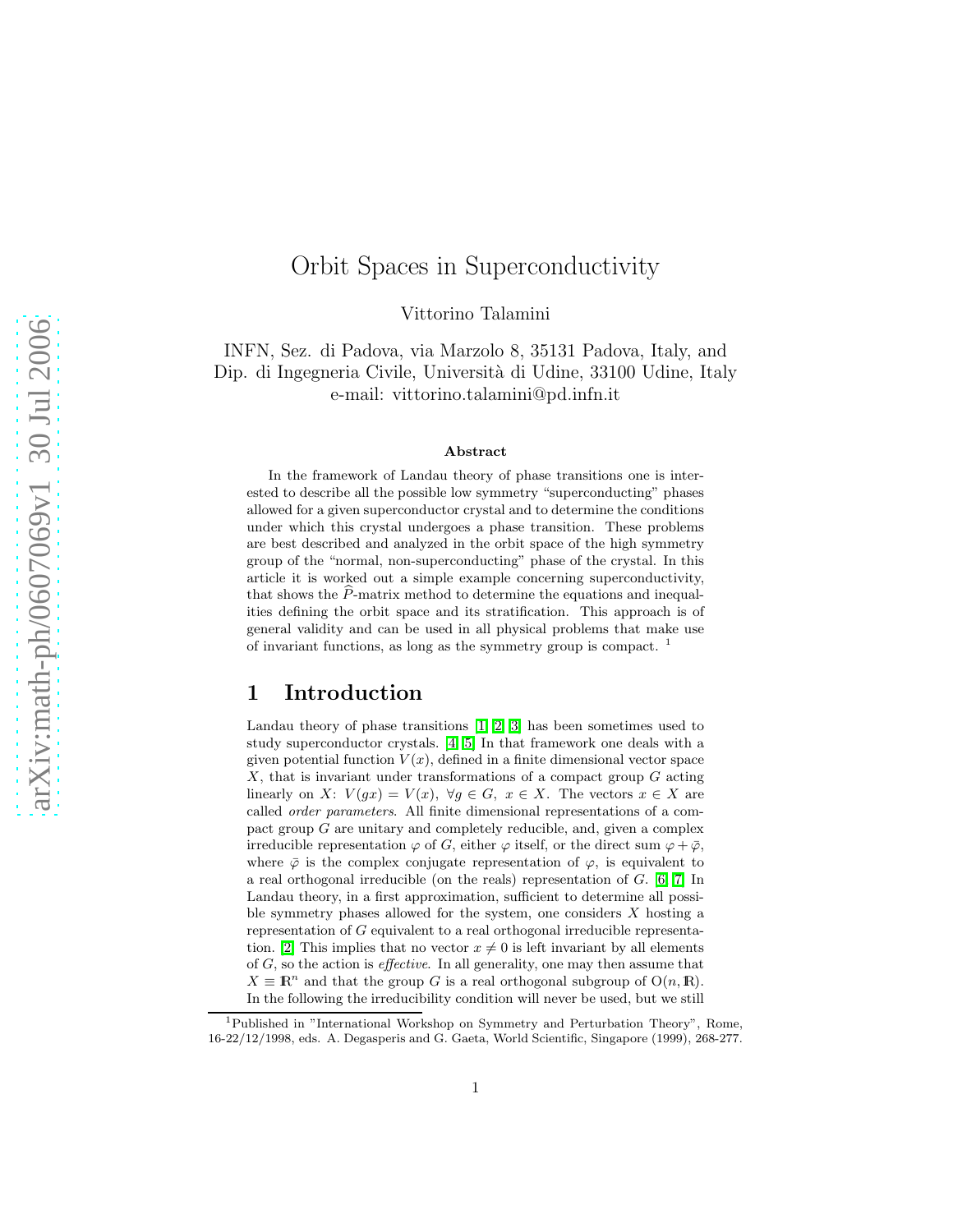require effective orthogonal actions in  $\mathbb{R}^n$ .

In this Introduction some of the mathematical tools developed in [\[8,](#page-8-7) [9\]](#page-8-8) are reviewed; they are used in Section 2 to determine the symmetry phases allowed for the physical system considered. The method exposed modifies slightly that one proposed by Gufan. [\[10\]](#page-8-9) The physical results here obtained are not new, [\[11\]](#page-8-10) but I would instead point the attention of the reader to the mathematical method used to derive the orbit space stratification and the list of phase transitions allowed for a given potential.

If  $x_0$  is the minimum point of  $V(x)$ , then the system is in equilibrium in a state compatible with the order parameters  $x_0$ . If  $x_0 \neq 0$  then the symmetry of the system is lower than G, it is reduced to  $G_{x_0} = \{g \in G \mid$  $gx_0 = x_0$ , the *isotropy subgroup* of  $x_0$ , realizing a *spontaneous symmetry* breaking.

Moreover, if  $x_0 \neq 0$ , the *orbit*  $\Omega(x_0) = \{gx_0, g \in G\}$  contains points  $x \neq 0$  $x_0$  where  $V(x) = V(x_0)$ , so the low symmetry equilibrium states are al-ways degenerate. The following relation holds: [\[12,](#page-8-11) [3\]](#page-8-2)  $G_{gx} = gG_xg^{-1}$ ,  $\forall g \in$  $G, x \in \mathbb{R}^n$ , then all points  $x' \in \Omega(x)$  have isotropy subgroups in the same conjugacy class  $[G_x]$  and viceversa, all groups  $G' \in [G_x]$  are isotropy subgroups of some points  $x' \in \Omega(x)$ . The conjugacy class  $[G_x]$  is called the (isotropy) type of  $\Omega(x)$ . Two conjugated isotropy subgroups are physically equivalent because they can be thought to be the same group seen from two rotated systems of reference, of course we are here considering G orthogonal. Given an isotropy subgroup  $H \subseteq G$ , the set of points  $\Sigma_{[H]} = \{x \in \mathbb{R}^n \mid G_x \in [H]\}$  is called the *stratum* of type [H]. The strata are disjoint and in a one to one correspondence with the symmetry phases that may in principle be accessible to the system. Orbits and strata can be partially ordered according to their types: the type  $[H]$  is said to be smaller than the type  $[K], [H] < [K],$  if  $H' \subset K'$  for some  $H' \in [H]$  and  $K' \in [K]$ . If G is compact and is acting orthogonally in  $\mathbb{R}^n$ , the number of strata is finite, [\[13\]](#page-8-12) p. 444, and there is a unique stratum of the smallest type, [\[12\]](#page-8-11) called the principal stratum.

The values assumed by the potential  $V$  generally depend, in addition to  $x$ , on other variables, like temperature, pressure, atomic concentrations, etc., and the absolute minimum of  $V$  falls in a point  $x_0$  that depends on these variables. Sometimes, when these variables change their values,  $x_0$  may change stratum, and in this case the system undergoes a *phase* transition.

The *orbit space* of G is the quotient space  $\mathbb{R}^n/G$ , whose points represent whole orbits of  $\mathbb{R}^n$ . A stratum of the orbit space is formed by all the points that represent orbits in a same stratum of  $\mathbb{R}^n$ . The invariant functions, e.g.  $V(x)$ , are naturally defined in the orbit space because they are constant on the orbits, so, to eliminate the degeneracy associated to the symmetry, one is lead to study the invariant functions in the orbit space.

To determine concretely the equations and inequalities that define the orbit space and its strata one may take advantage of the  $P$ -matrix and its properties. [\[14,](#page-8-13) [8\]](#page-8-7) By Hilbert's theorem, [\[15,](#page-8-14) [16\]](#page-8-15) the algebra  $\mathbb{R}[\mathbb{R}^n]^G$ of real G-invariant polynomials defined in  $\mathbb{R}^n$  has a finite number q of generators:  $p_1, \ldots, p_q \in \mathbb{R}[\mathbb{R}^n]^G$ , forming an *integrity basis* for  $\mathbb{R}[\mathbb{R}^n]^G$ .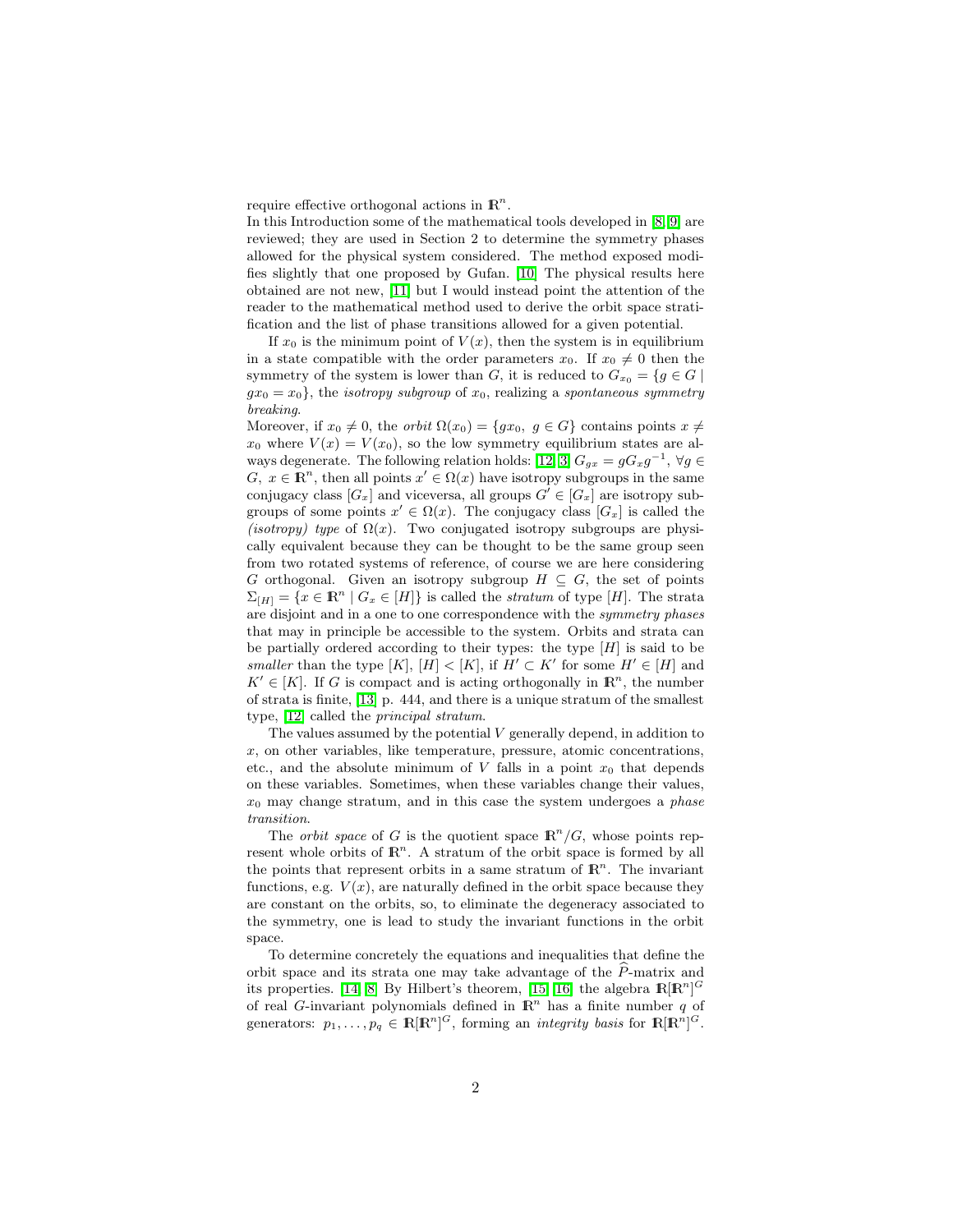This means that

$$
f(x) = \widehat{f}(p_1(x), \dots, p_q(x)) \qquad \forall f \in \mathbb{R}[\mathbb{R}^n]^G, \quad x \in \mathbb{R}^n,
$$

with  $\hat{f}$  a real polynomial in q variables. Actually, the preceding formula holds true for any G-invariant  $C^{\infty}$  function  $f(x)$ , then f is a  $C^{\infty}$  function of q variables. [\[17,](#page-8-16) [18\]](#page-8-17) If no subset of  $\{p_1, \ldots, p_q\}$  is still an integrity basis for  $\mathbb{R}[\mathbb{R}^n]^G$ , then the set  $\{p_1,\ldots,p_q\}$  forms a *minimal integrity basis* (MIB) for  $\mathbb{R}[\mathbb{R}^n]^G$ . There is some arbitrariness in the choice of the MIB, however all its elements can be chosen to be homogeneous and one may order the  $p_a$ ,  $a = 1, \ldots, q$ , according to their degrees  $d_a = \deg p_a(x)$ , for example  $d_a \geq d_{a+1}$ . If G acts effectively in  $\mathbb{R}^n$ , then  $d_q = 2$ , and, for the orthogonality of G, one may take  $p_q(x) = |x|^2 = \sum_{i=1}^n x_i^2$ .

The vector map  $p: \mathbb{R}^n \to \mathbb{R}^q : x \to p(x) = (p_1(x), p_2(x), \ldots, p_q(x)),$ called the *orbit map*, is constant in each orbit  $\Omega \subset \mathbb{R}^n$  because the  $p_a(x)$ are G-invariant functions. The point  $p = p(x) \in \mathbb{R}^q$  is the image in  $\mathbb{R}^q$  of the orbit  $\Omega(x)$  of  $\mathbb{R}^n$ . No other orbit  $\Omega' \neq \Omega$  of  $\mathbb{R}^n$  is mapped to the same point  $p \in \mathbb{R}^q$  because the MIB separates the orbits. [\[18,](#page-8-17) [8\]](#page-8-7) The image of  $\mathbb{R}^n$  through the orbit map is the set

$$
\mathcal{S} = p(\mathbf{R}^n) \subset \mathbf{R}^q
$$

that can be identified with the orbit space of the G-action. [\[18\]](#page-8-17)

The strata  $\sigma$  of  $S$  are the images of the strata  $\Sigma$  of  $\mathbb{R}^n$  through the orbit map:  $\sigma = p(\Sigma)$ . The principal stratum  $\sigma_p$  of S is connected, open and dense in S. [\[19\]](#page-8-18) Given two strata  $\Sigma$  and  $\Sigma'$  of  $\mathbb{R}^n$ , if  $\Sigma'$  is of greater type than  $\Sigma$ , then  $\sigma' = p(\Sigma')$  lie in the boundary of  $\sigma = p(\Sigma)$ . [\[20\]](#page-8-19) The smallest stratum of S is  $\sigma_{[G]}$ , image of the origin of  $\mathbb{R}^n$  and is located at the origin of  $\mathbb{R}^q$ . Given any plane  $\Pi_r$  of  $\mathbb{R}^q$  with equation  $p_q = r^2 > 0$ ,  $S \cap \Pi_r$ , is a non-empty compact connected section of  $S$  that contains all strata of  $S$ except  $\sigma_{[G]}$ . [\[8,](#page-8-7) [9\]](#page-8-8) This section is sufficient to describe the whole shape of S, because moving  $\Pi_r$  toward the infinite or toward the origin of  $\mathbb{R}^q$ , by changing  $r^2$ ,  $S \cap \Pi_r$  expands or contracts, but maintains its topological shape and stratification.

Let's define the  $q \times q$  symmetric and positive semi-definite matrix  $P(x)$ , with elements

$$
P_{ab}(x) = \nabla p_a(x) \cdot \nabla p_b(x) = \sum_{i=1}^n \frac{\partial p_a(x)}{\partial x_i} \frac{\partial p_b(x)}{\partial x_i} \quad a, b = 1, \dots, q.
$$

The matrix elements  $P_{ab}(x)$  are real homogeneous polynomial functions of x with deg  $P_{ab}(x) = d_a + d_b - 2$ , and  $P_{qa}(x) = P_{aq}(x) = 2d_a p_a(x)$ . A less immediate property is the G-invariance; it follows from the orthogonality of  $G$  and from the covariance of the gradients of  $G$ -invariant functions:

$$
P_{ab}(gx) = \nabla p_a(gx) \cdot \nabla p_b(gx) = g \nabla p_a(x) \cdot g \nabla p_b(x) = \nabla p_a(x) \cdot \nabla p_b(x) = P_{ab}(x).
$$

Then,  $P_{ab}(x)$  can be expressed in terms of the MIB:

$$
P_{ab}(x) = \widehat{P}_{ab}(p_1(x), \ldots, p_q(x)), \quad \forall x \in \mathbb{R}^n, \quad a, b = 1, \ldots, q.
$$

The matrix  $\widehat{P}(p)$ , defined in  $\mathbb{R}^q$ , is called the  $\widehat{P}$ -matrix. When  $p = p(x)$ , then  $\widehat{P}(p)$  coincides with  $P(x)$ .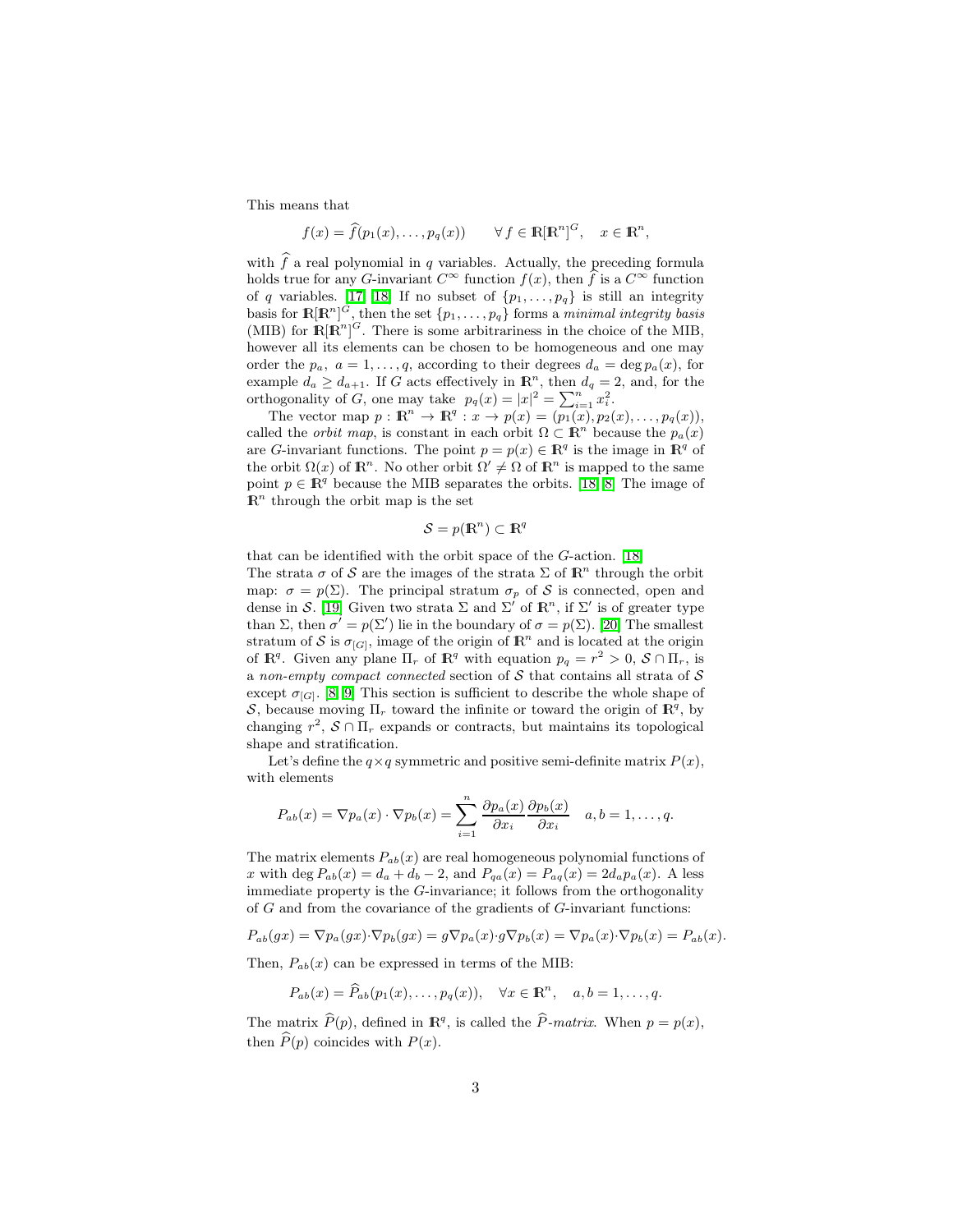Let's call a polynomial  $\widehat{f}(p)$  w-homogeneous of weight d if the polynomial  $f(x) = \hat{f}(p(x))$  is homogeneous of degree d, and define the surface of the relations:  $\mathcal{Z} = \{p \in \mathbb{R}^q \mid \hat{f}_i(p) = 0, i = 1, \ldots, k\},\$  where  $\widehat{f}_i(p_1(x), \ldots, p_q(x)) = 0$ ,  $i = 1, \ldots, k$ , are k algebraically independent homogeneous polynomial relations, called syzygies, existing among the  $p_a(x)$ . If there are no syzygies, then  $k = 0$  and  $\mathcal{Z} \equiv \mathbb{R}^q$ .

The main properties of a  $\widehat{P}$ -matrix are the following: [\[8,](#page-8-7) [21\]](#page-8-20)

- $\hat{P}(p)$  is a real, symmetric  $q \times q$  matrix. The matrix elements  $\hat{P}_{ab}(p)$ are w-homogeneous polynomials of the  $p_a$  of weight  $d_a + d_b - 2$ , and  $\widehat{P}_{qa}(p) = \widehat{P}_{aq}(p) = 2d_a p_a, \ \forall a = 1, \ldots, q.$
- $\widehat{P}(p)$  is positive semi-definite in S. Precisely,  $S = \{p \in \mathcal{Z} \mid \widehat{P}(p) \geq$ 0};
- Given a stratum  $\sigma \subset \mathcal{S}$ , and  $p \in \sigma$ , dim  $\sigma = \text{rank}\widehat{P}(p)$ .

The  $\hat{P}$ -matrix completely determines the orbit space  $\hat{S}$  and its stratification. Defining  $S_d$  as the union of all d-dimensional strata of S, one has:

$$
S_d = \{ p \in \mathcal{Z} \mid \widehat{P}(p) \ge 0, \ \text{rank}\widehat{P}(p) = d \},
$$

so,  $S = \overline{S_{q-k}}$ , where  $q - k = \dim \mathcal{Z}$  and k is the number of syzygies. As all these positivity and rank conditions are expressed through a finite number of polynomial equations and inequalities,  $S$  is a semi-algebraic set with a finite number of strata (confirming Mostow result [\[13\]](#page-8-12)).

The polynomials defining the strata  $\sigma$  of S of dimension  $q-1$  (that exist only if there is at most one syzygy) must satisfy a set of differential relations that characterize them. [\[22,](#page-8-21) [9\]](#page-8-8) Let  $a(p)$  be an irreducible polynomial defining such a stratum of  $S$ . Then the following *master* relations hold true: [\[22\]](#page-8-21)

$$
\sum_{b=1}^{q} \widehat{P}_{ab}(p) \frac{\partial a(p)}{\partial p_b} = \lambda_a(p) a(p) \qquad a = 1, \dots, q,
$$

where the  $\lambda_a(p)$  are w-homogeneous polynomials of weight  $d_a - 2$ . The polynomials  $a(p)$  that satisfy the above master relations are called *active*. They are always factors of det  $\widehat{P}(p)$ . [\[9\]](#page-8-8) The  $(q - 1)$ -dimensional stratum  $\sigma$  is located in the interior of  $\overline{\sigma} = \{p \in \mathbb{R}^q \mid a(p) = 0, \widehat{P}(p) \ge 0\}$ . The border  $\overline{\sigma}\setminus\sigma$  of  $\sigma$  is the union of lower dimensional strata whose defining equations and inequalities can be found simplifying the system  ${a_1(p) = a_2(q)$  $a_2(p) = 0, \hat{P}(p) \geq 0$ , where  $a_1(p)$  and  $a_2(p)$  are two irreducible active polynomials.

As the  $\tilde{P}$ -matrices completely define the orbit spaces and their stratification, the classification of  $P$ -matrices implies the classification of orbit spaces. All P-matrices of dimension  $q \leq 4$  corresponding to *coregular* groups (i.e. with no syzygies) have been determined and classified. [\[9,](#page-8-8) [23\]](#page-8-22) This classification is obtained independently from the specific group structures by making use only of some general properties of orbit spaces. It is found that many different groups, no matter if they are finite groups or compact Lie groups, have the same  $\hat{P}$ -matrix and the same orbit space. [\[24\]](#page-8-23)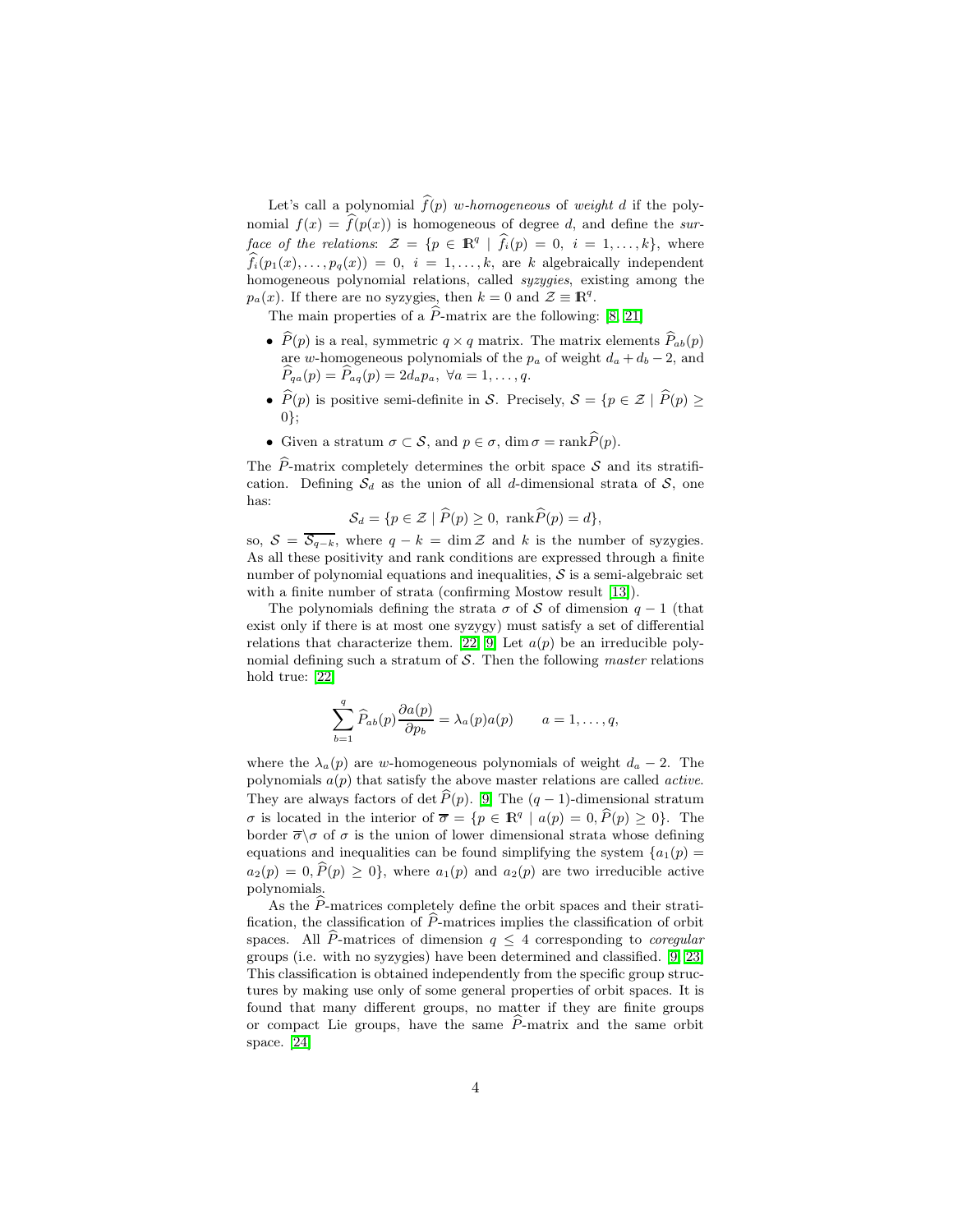## 2 A concrete example analyzed in the orbit space

The example here proposed was first studied by Gufan [\[11\]](#page-8-10) and concerns the study of the possible symmetry phases of electron pairs with non-zero total orbital momentum in hexagonal superconducting crystals, in the approximation of strong crystalline field and strong spin-orbit interaction. In [\[11\]](#page-8-10) the order parameters are chosen to be two complex numbers,  $\eta_+$ and  $\eta$ -, and the symmetry group is  $\hat{Y} = \hat{G} \otimes \hat{R} \otimes \hat{U}_1(\alpha)$ , where  $\hat{G}$  is the point symmetry group of the crystal,  $\widehat{R}$  is the time reversal group and  $U_1(\alpha)$  is the rotation group of the complex plane. Here we consider only the case  $\hat{G} = C_{3v}$ . The group  $\hat{Y}$  acts in the four dimensional complex space of vectors of the following form:

$$
\eta = \left(\begin{array}{c} \eta_+ \\ \eta_- \\ \eta_+^* \\ \eta_+^* \end{array}\right),
$$

where <sup>∗</sup> denotes complex conjugation, and the group generators have the following matrix expressions:

$$
\begin{pmatrix}\nC_3^{1z} & \sigma^v & U_1(\alpha) & R \\
e^{2\pi i/3} & e^{-2\pi i/3} & 1 & 0 & 0 \\
e^{2\pi i/3} & e^{-2\pi i/3} & 0 & 0 & 1 \\
0 & 0 & 0 & 1 & 0\n\end{pmatrix}\n\begin{pmatrix}\ne^{i\alpha} \\
e^{i\alpha} \\
e^{-i\alpha} \\
e^{-i\alpha}\n\end{pmatrix}\n\begin{pmatrix}\n0 & 0 & 1 & 0 \\
0 & 0 & 0 & 1 \\
1 & 0 & 0 & 0 \\
0 & 1 & 0 & 0\n\end{pmatrix},
$$

where  $C_3^{1z}$  and  $U_1(\alpha)$  are diagonal matrices, of which only the diagonal elements are shown.

The MIB for this group has 3 elements that can be written in the following real form:

$$
J_3 = |\eta_+|^2 + |\eta_-|^2, \quad J_2 = |\eta_+|^2 |\eta_-|^2, \quad J_1 = \eta_+^3 \eta_-^*^3 + \eta_+^* \eta_-^3.
$$

Of course one may consider the action of  $\hat{Y}$  in  $\mathbb{C}^2$ , but this action would not be linear, the invariants would not be polynomial functions of  $\eta_+$  and  $\eta$ <sub>−</sub>, and the theory exposed in the Introduction would not be valid.

When a unitary representation of a compact group is equivalent to a real orthogonal representation, one may always choose the MIB's for the two cases (unitary and orthogonal) to be formed by the same real polynomial functions. [\[24\]](#page-8-23) This means that the orbit map defines in the two cases the same subset  $S \subset \mathbb{R}^q$ , that is the same orbit space.

To adapt this scheme to that one reviewed in the Introduction, one has to consider an orthogonal action of  $\hat{Y}$  in the real space  $\mathbb{R}^4$ . Introducing 4 real variables  $x_{1,2}$  and  $y_{1,2}$ , one may put  $\eta_+ = x_1 + iy_1$  and  $\eta_- = x_2 + iy_2$ , and consider a vector  $x \in \mathbb{R}^4$  of the following form:

$$
x = \left(\begin{array}{c} x_1 \\ y_1 \\ x_2 \\ y_2 \end{array}\right).
$$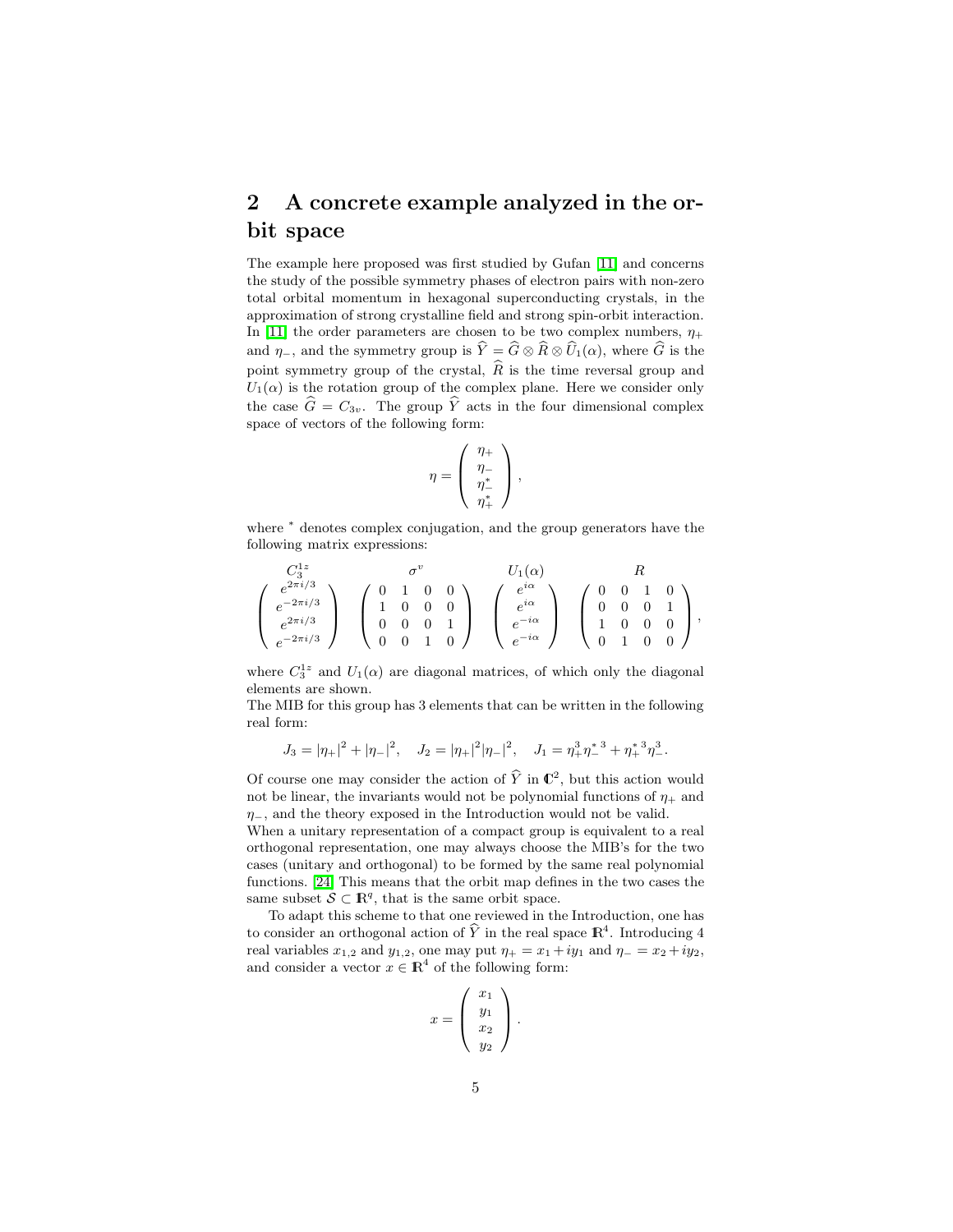This defines a one-to-one correspondence between the complex space of the  $\eta$  and  $\mathbb{R}^4$ . The group  $\hat{Y}$  acts in  $\mathbb{R}^4$  with the following matrix generators:

$$
\left(\begin{array}{cccc} C_3^{1z} & \sigma^v\\ \frac{\sqrt{3}}{2} & -\frac{\sqrt{3}}{2} & 0 & 0\\ 0 & 0 & -\frac{1}{2} & \frac{\sqrt{3}}{2}\\ 0 & 0 & -\frac{\sqrt{3}}{2} & -\frac{1}{2} \end{array}\right) \quad \left(\begin{array}{cccc} 0 & 0 & 1 & 0\\ 0 & 0 & 0 & 1\\ 1 & 0 & 0 & 0\\ 0 & 1 & 0 & 0 \end{array}\right)
$$

$$
\left(\begin{array}{cccc} c & -s & 0 & 0\\ s & c & 0 & 0\\ 0 & 0 & c & -s\\ 0 & 0 & s & c \end{array}\right) \quad \left(\begin{array}{cccc} 0 & 0 & 1 & 0\\ 0 & 0 & 1 & 0\\ 0 & 0 & 0 & -1\\ 1 & 0 & 0 & 0 \end{array}\right),
$$

where  $c = \cos \alpha$  and  $s = \sin \alpha$ .

The MIB can be easily written down in terms of the real variables:

$$
p_3(x) = x_1^2 + x_2^2 + y_1^2 + y_2^2,
$$
  
\n
$$
p_2(x) = 4(x_1^2 + y_1^2)(x_2^2 + y_2^2),
$$
  
\n
$$
p_1(x) = 16(x_1x_2 + y_1y_2)(x_1^2x_2^2 - 3x_1^2y_2^2 + 8x_1x_2y_1y_2 - 3x_2^2y_1^2 + y_1^2y_2^2),
$$

where the numeric factors have been introduced for later convenience. To find out the  $\hat{P}$ -matrix one has to calculate all gradients of the  $p_a(x)$ , make their scalar products, and express these products in terms of the  $p_a(x)$ . One finds, at the end, the following  $\hat{P}$ -matrix:

$$
\widehat{P}(p) = \left( \begin{array}{ccc} 144 \, p_2^2 \, p_3 & 24 \, p_1 \, p_3 & 12 \, p_1 \\ 24 \, p_1 \, p_3 & 16 \, p_2 \, p_3 & 8 \, p_2 \\ 12 \, p_1 & 8 \, p_2 & 4 \, p_3 \end{array} \right),
$$

whose determinant is

$$
\det \widehat{P}(p) = 2304 p_3 (p_1^2 - 4p_2^3)(p_2 - p_3^2).
$$

The  $p_a(x)$  are algebraically independent, so the principal stratum is the subset of  $\mathbb{R}^3$  where  $\widehat{P}(p) > 0$ , and all other strata are contained in the surface of equation  $A(p) = 0$ , where  $A(p)$  is the product of all the irreducible active factors of det  $\widehat{P}(p)$ . Using the master relations, one finds:

$$
A(p) = (p_1^2 - 4p_2^3)(p_2 - p_3^2).
$$

The section of the surface  $A(p) = 0$  in a plane  $p_3$  =constant is plotted in Figure [1.](#page-6-0) Its interior hosts the section of the principal strata  $\sigma_p$  and its border contains the sections of all other strata, except the origin. The complete list of the strata of  $S$  is reported in Table [1,](#page-6-1) where the defining equations and inequalities of the bordering strata are found by examining rank $P(p)$  in the surface  $A(p) = 0$ .

Table [2](#page-7-0) lists for each stratum  $\sigma$ , some conveniently chosen points  $\bar{x}$  and the generators of their isotropy subgroups  $G_{\overline{x}}$ . One may note that the points in the border of a stratum  $\sigma$  have isotropy subgroups containing those of points of  $\sigma$ , modulo a conjugation. Just to see this fact, in two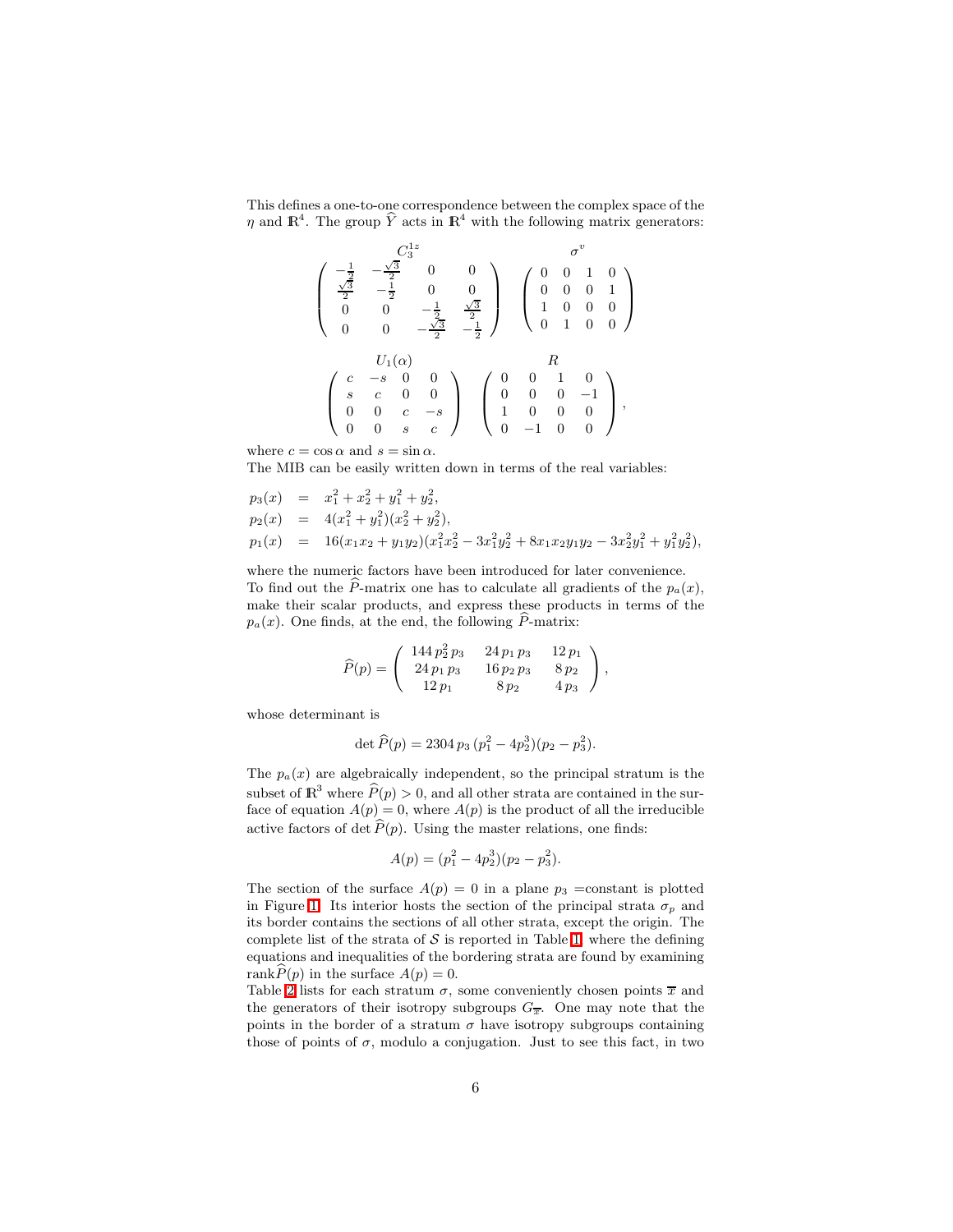

<span id="page-6-0"></span>Figure 1: Section of the orbit space.

Table 1: Strata of the orbit space

<span id="page-6-1"></span>

| Stratum       | Defining relations                                        |  |
|---------------|-----------------------------------------------------------|--|
| $\sigma_0$    | $p_1 = p_2 = p_3 = 0$                                     |  |
| $\sigma_1$    | $p_1 = p_2 = 0, p_3 > 0$                                  |  |
| $\sigma_{1+}$ | $p_1 = 2p_3^3$ , $p_2 = p_3^2$ , $p_3 > 0$                |  |
| $\sigma_{1-}$ | $p_1 = -2p_3^3$ , $p_2 = p_3^2$ , $p_3 > 0$               |  |
| $\sigma_2$    | $ p_1  < 2p_3^3$ , $p_2 = p_3^2$ , $p_3 > 0$              |  |
| $\sigma_{2+}$ | $p_1 = 2p_2^{\frac{1}{2}}, \ 0 < p_2 < p_3^2, \ p_3 > 0$  |  |
| $\sigma_{2}$  | $p_1 = -2p_2^{\frac{3}{2}}, \ 0 < p_2 < p_3^2, \ p_3 > 0$ |  |
| $\sigma_p$    | $p_1^2 < 4p_2^3$ , $0 < p_2 < p_3^2$ , $p_3 > 0$          |  |

cases are reported two different points in a same orbit, related by the group element  $U_1(\frac{\pi}{2})$ .

Once the orbit space is described, one may list all second order phase transitions that may in principle be allowed for the system, a second order phase transition may in fact take place only between bordering strata because it is a consequence of a continuous variation of the variables that appear in the potential. [\[1,](#page-8-0) [2,](#page-8-1) [3\]](#page-8-2) In the example here considered, the possible second order phase transitions are the following ones:

$$
\begin{array}{cccc}\n\sigma_0, \sigma_p & \longleftrightarrow & \text{all other strata} & \sigma_{2+} & \longleftrightarrow & \sigma_1, \sigma_{1+} \\
\sigma_2 & \longleftrightarrow & \sigma_{1+}, \sigma_{1-} & \sigma_{2-} & \longleftrightarrow & \sigma_1, \sigma_{1-}\n\end{array}
$$

The conditions under which the phase transitions are realized depend on the form assumed for the potential when this is written in terms of the MIB and not all the transitions listed above do actually take place when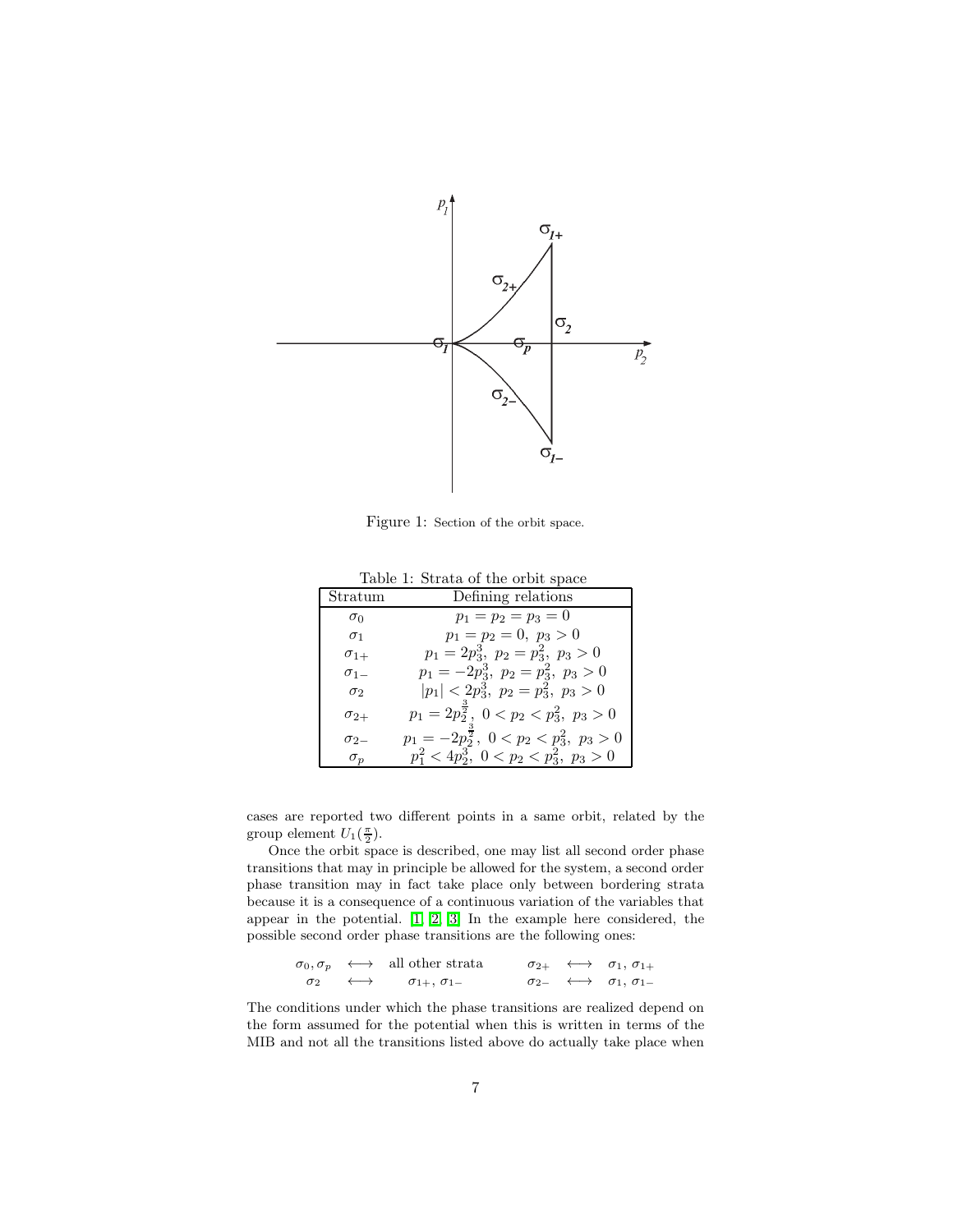<span id="page-7-0"></span>Table 2: Isotropy types of the strata

| Stratum       | Typical point $\overline{x}$ | Generators of the isotropy subgroup of $\overline{x}$ |
|---------------|------------------------------|-------------------------------------------------------|
| $\sigma_0$    | (0,0,0,0)                    | $U_1(\alpha)$ ; $C_3^{1z}$ ; $\sigma^v$ ; R           |
| $\sigma_1$    | (0,1,0,0)                    | $U_1(-\frac{2}{3}\pi)C_3^{1z}$ ; $U_1(\pi)\sigma^vR$  |
| $\sigma_{1+}$ | (0,1,0,1)                    | $\sigma^v$ ; $U_1(\pi)R$                              |
| $\sigma_{1-}$ | $(-1,0,1,0)$                 | $U_1(\pi)\sigma^v$ ; $U_1(\pi)R$                      |
|               | $(0,1,0,-1)$                 | $U_1(\pi)\sigma^v$ ; R                                |
| $\sigma_2$    | $(-1,1,1,1)$                 | $U_1(\pi)R$                                           |
|               | $(1,1,1,-1)$                 | R                                                     |
| $\sigma_{2+}$ | (0, 1, 0, 2)                 | $U_1(\pi)\sigma^v R$                                  |
| $\sigma_{2-}$ | $(0, 1, 0, -2)$              | $U_1(\pi)\sigma^v R$                                  |
| $\sigma_p$    | $(-1, 2, 1, 1)$              | E                                                     |

a given form of the potential is specified. It is not possible to examine here in detail the phase transitions scenario associated to a given potential  $V(p)$  and I shall here only remind the basic points of this analysis. [\[24,](#page-8-23) [11\]](#page-8-10) One first has to write down  $\widehat{V}(p)$  in terms of the MIB. Generally, one uses a polynomial approximation for  $\hat{V}(p)$ :  $\hat{V}(p) = a_1p_3 + a_2p_3 + ... + b_1p_2 +$  $\dots + c_1p_1 + \dots$ , truncated to a certain degree. One determines then the conditions on the parameters  $a_i, b_i, \ldots$  in order that  $\hat{V}(p)$  be bounded below in each of the strata of  $S$ , determines these constrained minima, and compares them to single out the absolute minimum. At the end one knows, for any set of values for the parameters, which is the stable phase, that is the stratum hosting the absolute minimum of  $\hat{V}(p)$ . It is evident that polynomial potentials of small degrees cannot develop minima in certain strata of  $S$  for any set of values of the parameters.

The order parameters are linked to some physical observables. This is the case, for instance, of the number of pairs  $n = |\eta_+|^2 + |\eta_-|^2 = p_3$ , of the number  $z = |\eta_+|^2 - |\eta_-|^2 = \pm \sqrt{p_3^2 - p_2}$  that changes sign under time reversal and determines the magnetic properties of the crystal, [\[2\]](#page-8-1) and of the components of the deformation tensor of the unit cell of the crystal. From Table [1](#page-6-1) one sees that in the strata  $\sigma_0$ ,  $\sigma_{1-}$ ,  $\sigma_{1+}$ ,  $\sigma_2$ , and only in them, z vanishes identically, so these strata cannot exhibit magnetic properties. The change of the sign of  $p_1$  does not modify the  $\widehat{P}$ -matrix and the orbit space S, but changes the strata  $\sigma_{1-} \leftrightarrow \sigma_{1+}$  and  $\sigma_{2-} \leftrightarrow \sigma_{2+}$ . As this sign change has no physical meaning, the strata  $\sigma_{1-}$  and  $\sigma_{2-}$  are not physically distinguishable from  $\sigma_{1+}$  and  $\sigma_{2+}$ , nevertheless they are distinct strata lying in different positions of the orbit space, and phase transitions concerning each one of these strata are possible.

The  $\hat{P}$ -matrix and the orbit space here described, also appears in the case of superconducting cubic crystals, if the order parameters are assumed to transform according to the two-dimensional complex representation of the cubic symmetry group. [\[25\]](#page-8-24) In that case however the isotropy groups are no longer those reported in Table [2.](#page-7-0) As already noted, many different symmetry groups may give rise to the same  $\hat{P}$ -matrix and the same orbit space. When this happens, the number of different symmetry